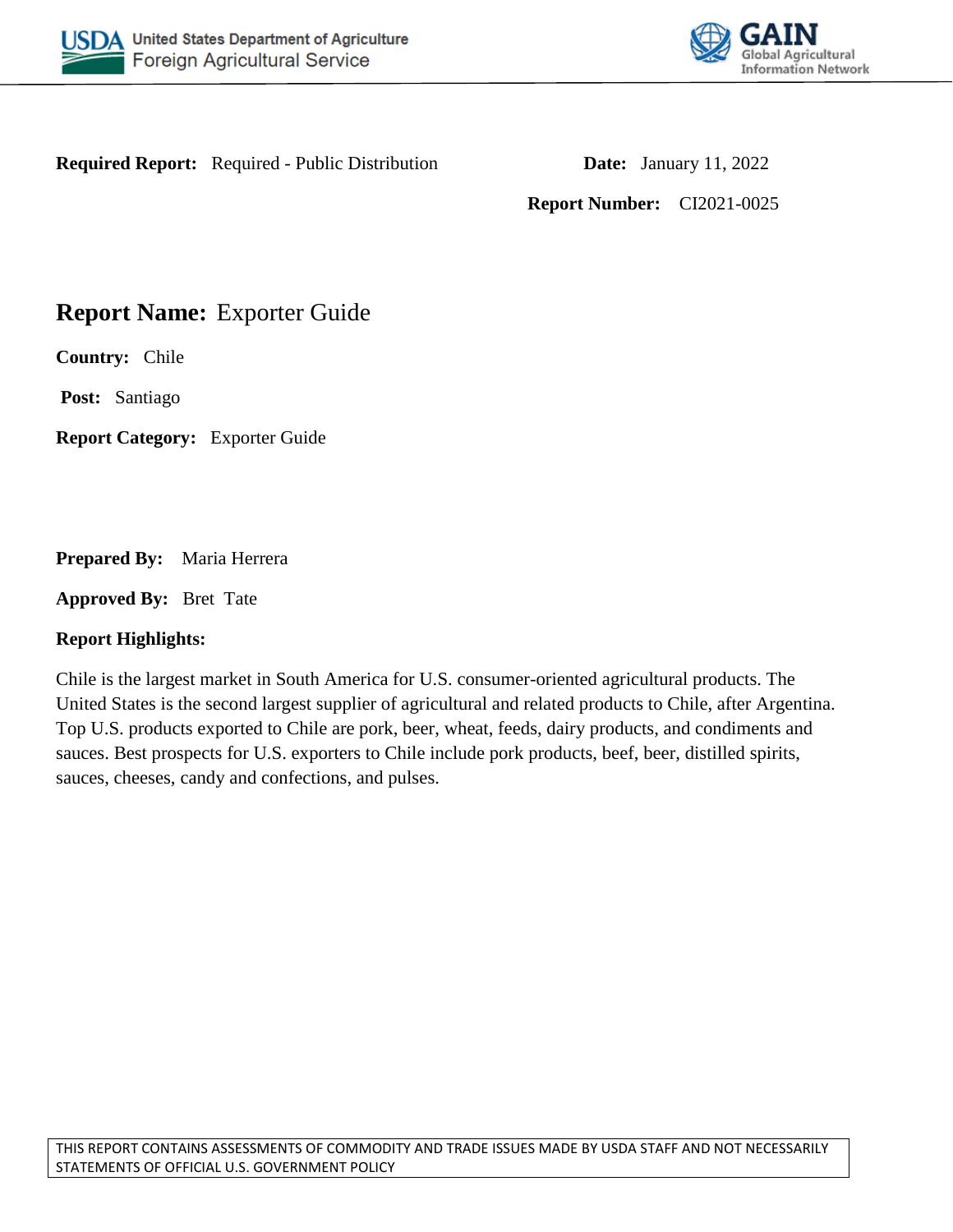Chile is a South American country that borders the Pacific Ocean, Argentina, Bolivia, and Peru. Chile has a population of 19.1 million, with 8.2 million living in the densely populated Santiago metropolitan region.

Chile's Gross Domestic Product (GDP) in current prices totaled \$253 billion, a 5.8 percent decrease over 2019 (constant prices), due to the COVID-19 pandemic. GDP per capita reached \$25,068 PPP in 2020 (World Bank). This is the highest per capita GDP in Latin America and an important driver of consumer spending. Chile's Central Bank projects a 11.5-12.0 percent GDP growth in 2021 and 2.0 percent in 2022.

Chile's economy is driven by exports, concentrated primarily in the copper and agricultural sectors - fresh fruit, forestry, and fishery products. The agriculture industry represents 29 percent of total Chilean exports (\$21.3 billion), 10.6 percent of total GDP (\$26.8 billion), and employs 10 percent of Chile's labor force.

#### **Imports of Consumer-Oriented Products**

Chile is the largest market in South America for U.S. consumer-oriented agricultural products. Consumeroriented product sales reached \$663 million in 2020. The top U.S. consumer-oriented products exports to Chile are pork, beer, dairy products, condiments and sauces, beef, food preparations, tree nuts, and pet food.



Chile has a developed food processing industry that represents 8.2 percent of Chile's exports, generating \$5.52 billion in 2020. Chilean food processors sell their products nationally or internationally and import around half of food ingredients. Some large international companies use their production plants in Chile to service other markets in Latin America.

**Data Sources:** Global Agricultural Trade System; Trade Data Monitor; Chilean Central Bank; World Bank; Chilean National Institute of Statistics; Euromonitor

#### **Executive Summary <b>Food Retail Industry Food Retail Industry**

Chile was one of Latin America's fastest-growing economies during the last decade, enabling the country to have a modern and dynamic food retail industry. Chile's retail food sales reached \$27.9 billion in 2020, a 2.9 percent decrease over 2019. Supermarket sales totaled \$15.1 billion and represented 54.2 percent of total retail sales.

#### **HRI Industry**

Since October 2020, the HRI sector has gradually reopened under new COVID-19 protocols. The sector was badly hit in 2019-2020 as health restrictions shuttered hotels, restaurants, and many institutions. The sector is now rebounding as the GoC relaxes restrictions.

#### *Quick Facts CY 2020*

**Imports of Consumer-Oriented Products:** \$663 million

#### **List of Top 10 Growth Products in Host Country**

| 2) Beer                                        |
|------------------------------------------------|
| 4) Pork and products                           |
| 6) Distilled spirits                           |
| 8) Confections                                 |
| 10) Feeds and fodders                          |
| Food Industry by Channels (U.S. billion) 2020: |
| \$27.9                                         |
| \$19.7                                         |
| \$7.9                                          |
| \$15.1                                         |
| \$27.9                                         |
| \$52                                           |
| \$3.26                                         |
|                                                |

**Top Retailers in Chile:**

1) Walmart Chile (*Líder, Express de Líder, Super Bodega,* 

*aCuenta*, and *Central Mayorista*) 2) *Cencosud* (*Jumbo and Santa Isabel*)

3) SMU (*Unimarc, Mayorista 10, Alvi, OK Market* and *Telemercado*)

4) *Falabella* (*Tottus*)

**GDP/Population:**

 Population: 19.1 million GDP: \$253 billion GDP per capita: \$25,068

#### **Strengths/Weaknesses/Opportunities/Threats:**

| <b>Strengths</b>                | Weaknesses               |
|---------------------------------|--------------------------|
| The U.S.-Chile Free Trade       | Relatively small-size    |
| <b>Agreement</b> (FTA) resulted | market compared to       |
| in zero percent duties for all  | neighboring countries.   |
| U.S. agricultural products.     |                          |
| <b>Opportunities</b>            | <b>Threats</b>           |
| Chile has the highest           | Regional competition is  |
| income per capita in Latin      | intense in some product  |
| America.                        | categories. Chileans     |
|                                 | remain somewhat price    |
|                                 | sensitive, following the |
|                                 | economic slowdown.       |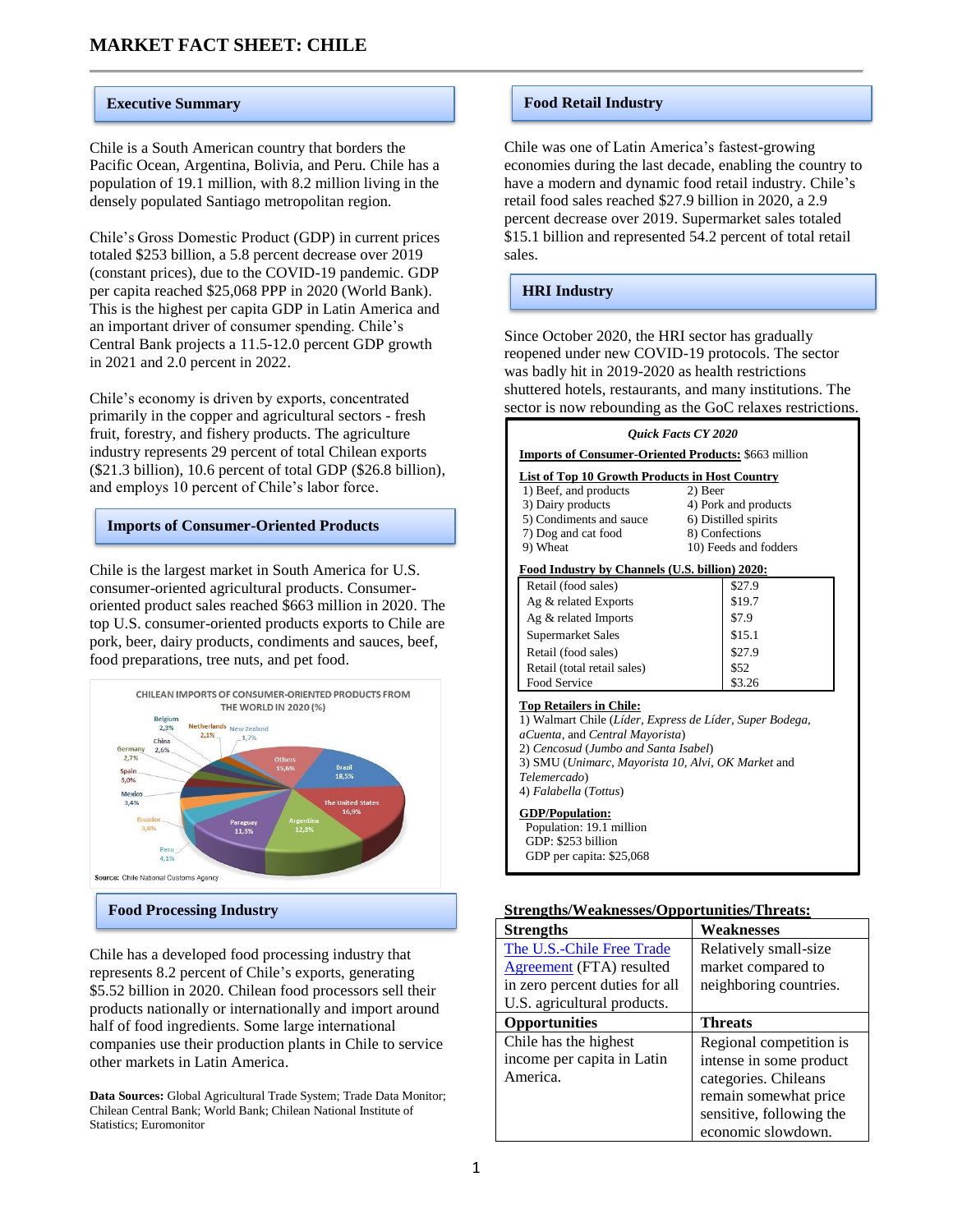#### **Section I: Overview**

Chile is a relatively small country of 19.1 million people, but it has an open market and the highest *per capita* income levels in the region at \$25,068 (PPP) per person. The country is an agriculture producer and exporter, with agriculture accounting for 29 percent of total trade, 10.6 percent of GDP, and 10 percent of the labor force. Chile produces and exports mostly horticulture products, which are shipped to counter seasonal northern hemisphere markets. The Chilean food processing sector is highly developed; imports account for around half of all ingredients used domestically. The United States is a close trading partner and is considered by Chileans as a reliable supplier of high-quality food and agricultural products.

The United States is Chile's second-leading supplier of agricultural and related products, behind neighboring Argentina. Chilean consumers are eating increasing levels of animal protein, creating opportunities for U.S. beef, pork, and dairy. Similarly, Chile's relatively high purchasing power is an opportunity for U.S. exports of beer, distilled spirits, condiments, and confections. The Chilean economy is recovering from impacts of the COVID-19 pandemic, as vaccination numbers grow, and restrictions relax. Notably, e-commerce platforms are rapidly expanding in the Chilean market as companies such as *[Uber Eats,](https://www.ubereats.com/es-CL/santiago/) [Rappi](https://www.rappi.cl/)* and *[PedidosYa](https://www.pedidosya.cl/)* gain popularity. In 2020, online food and drink sales reached \$1.2 billion, growing 133 percent in value.

| <b>Advantages</b>                              | <b>Challenges</b>                               |
|------------------------------------------------|-------------------------------------------------|
| Clear rules and transparent regulations        | Chile has Free Trade Agreements with 65         |
| encourage fair competition.                    | economies worldwide, so they do not depend      |
|                                                | on imports from a specific region. Imports that |
|                                                | offer the best price and quality worldwide are  |
|                                                | the most attractive.                            |
| The purchasing power of Chile's middle and     | Chilean customers are used to competitive       |
| upper-middle-income consumers continues to     | prices due to the openness of the economy.      |
| rise.                                          |                                                 |
| The U.S.-Chile free trade agreement of 2015    | Lack of awareness of Chilean consumers and      |
| ensures 0% duties for all U.S. agricultural    | importers on the variety and quality of U.S.    |
| products.                                      | products.                                       |
| U.S. brands are regarded as high quality. Many | Relatively small-size market compared to        |
| well-known brands are already popular in the   | neighboring countries.                          |
| market.                                        |                                                 |
| Demand for premium processed foods and         | Chileans are price-sensitive, especially during |
| beverages that provide convenience and health  | economic slowdowns.                             |
| benefits continue to increase.                 |                                                 |

**Table 1: Advantages and Challenges Facing U.S. Exporters**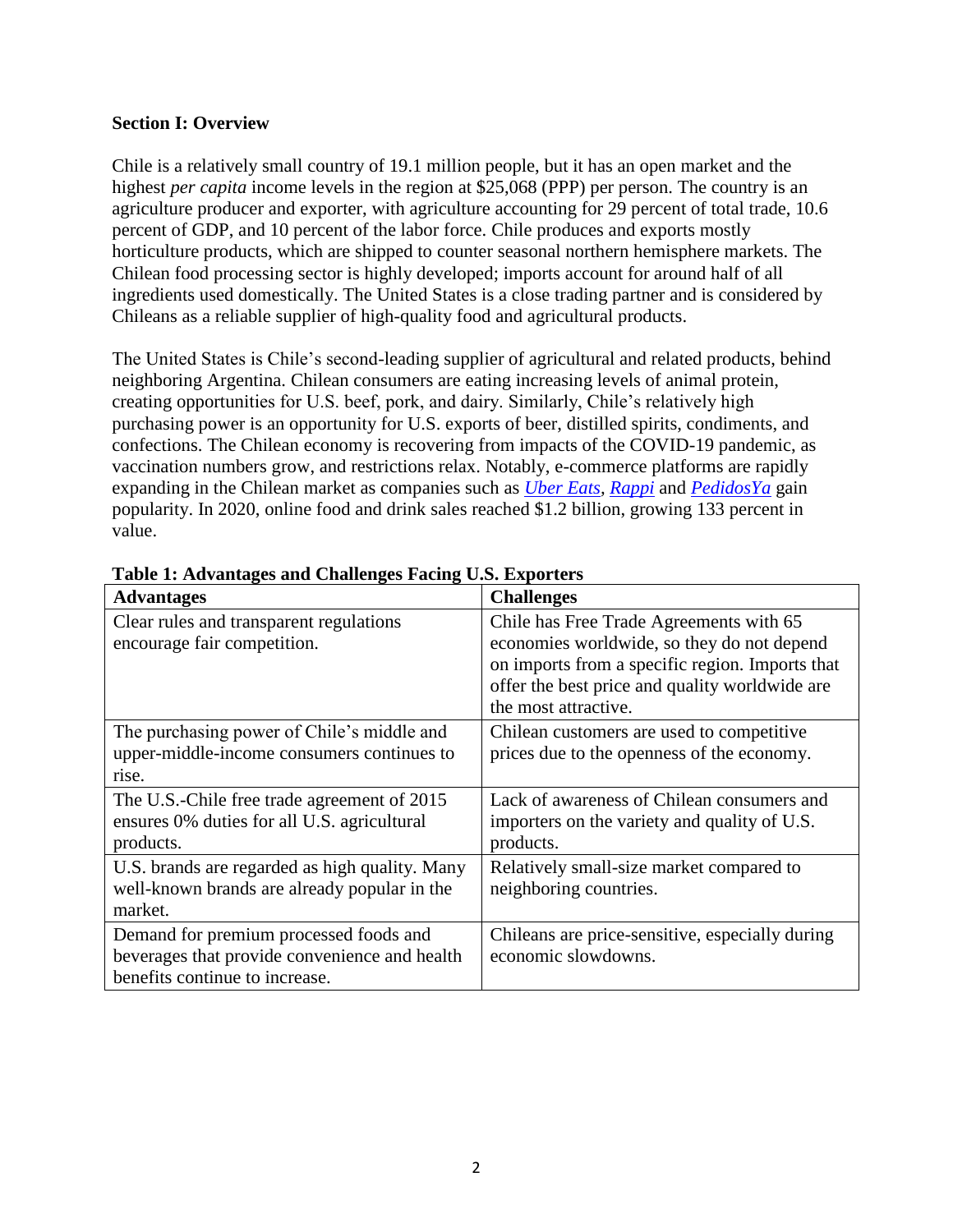#### **Section II: Exporter Business Tips**

Higher value products are competitive in the Chilean market and Chilean consumers associate U.S. brands with quality. Additionally, Chilean consumers are loyal to some U.S. brands; a fact that could be leveraged by U.S. exporters. Exporters of new-to-market products should approach buyers with a well-organized plan that outlines product specifications, shipment terms, and financial obligations. There are many reliable and efficient Chilean importers and distributors. Most are open to meeting new suppliers in person or through virtual fora.

Chilean consumers have become more health-conscious, further shifting food demand toward products considered wholesome or healthy. This opens potential for products and ingredients marketed as natural. In addition to healthy products, many Chilean consumers can afford to buy high-end U.S. products like beef, pork, dairy products, and distilled spirits.

A few large retail supermarket chains dominate the Chilean market. These supermarket chains buy from local distributors and through direct import; both channels are potentially accessible to U.S. suppliers. Open markets (wet markets) still exist, but are primarily outlets for fruits and vegetables, or seafood. Chilean consumers lean heavily on online shopping, both direct from traditional retailers and via third party platforms. The lockdowns associated with the COVID-19 pandemic helped to speed the transition to digital purchases. In Santiago, 43 percent of consumers now make most retail purchases online.

#### **Section III: Import Food Standards and Regulations and Import Procedures**

The [Chilean National Customs Service](http://www.aduana.cl/) (*Servicio Nacional de Aduanas* – SNA) has overall responsibility for the administration of import procedures and the collection of all import duties. The Customs Service controls documentation and carries out physical inspections during customs clearance. All imported food products are also regulated by the Ministry [of Health](https://www.minsal.cl/reglamento-sanitario-de-los-alimentos/) (MINSAL) and the [Ministry of Agriculture'](https://www.sag.gob.cl/)s Agricultural and Livestock Service (*Servicio Agricola y Ganadero* – SAG). The process of clearance in Chile can be quite expeditious if there are no problems with documentation. Potential exporters should note that Chile requires the use of a registered customs agent for all commercial imports valued over \$3,000.

Specific import certificate requirements can be found in the [FAIRS Export Certificate](https://apps.fas.usda.gov/newgainapi/api/Report/DownloadReportByFileName?fileName=Food%20and%20Agricultural%20Import%20Regulations%20and%20Standards%20Export%20Certificate%20Report_Santiago_Chile_09-30-2021.pdf) report. All imported products must be labeled in Spanish, including nutritional labeling. More information on food product labeling can be found in the [FAIRS Country](https://apps.fas.usda.gov/newgainapi/api/Report/DownloadReportByFileName?fileName=Food%20and%20Agricultural%20Import%20Regulations%20and%20Standards%20Country%20Report_Santiago_Chile_09-30-2021.pdf) report.

Chile is a member of the World Trade Organization (WTO) and an associate member of the Southern Common Market (MERCOSUR). Currently, Chile has 30 trade agreements covering 65 economies. Patents, trademarks, industrial designs, models, and copyrights are protected in Chile by the provisions of the International Convention for the Protection of Industrial Property (the Paris Convention). For more information, see the [FAIRS Country](https://apps.fas.usda.gov/newgainapi/api/Report/DownloadReportByFileName?fileName=Food%20and%20Agricultural%20Import%20Regulations%20and%20Standards%20Country%20Report_Santiago_Chile_09-30-2021.pdf) report.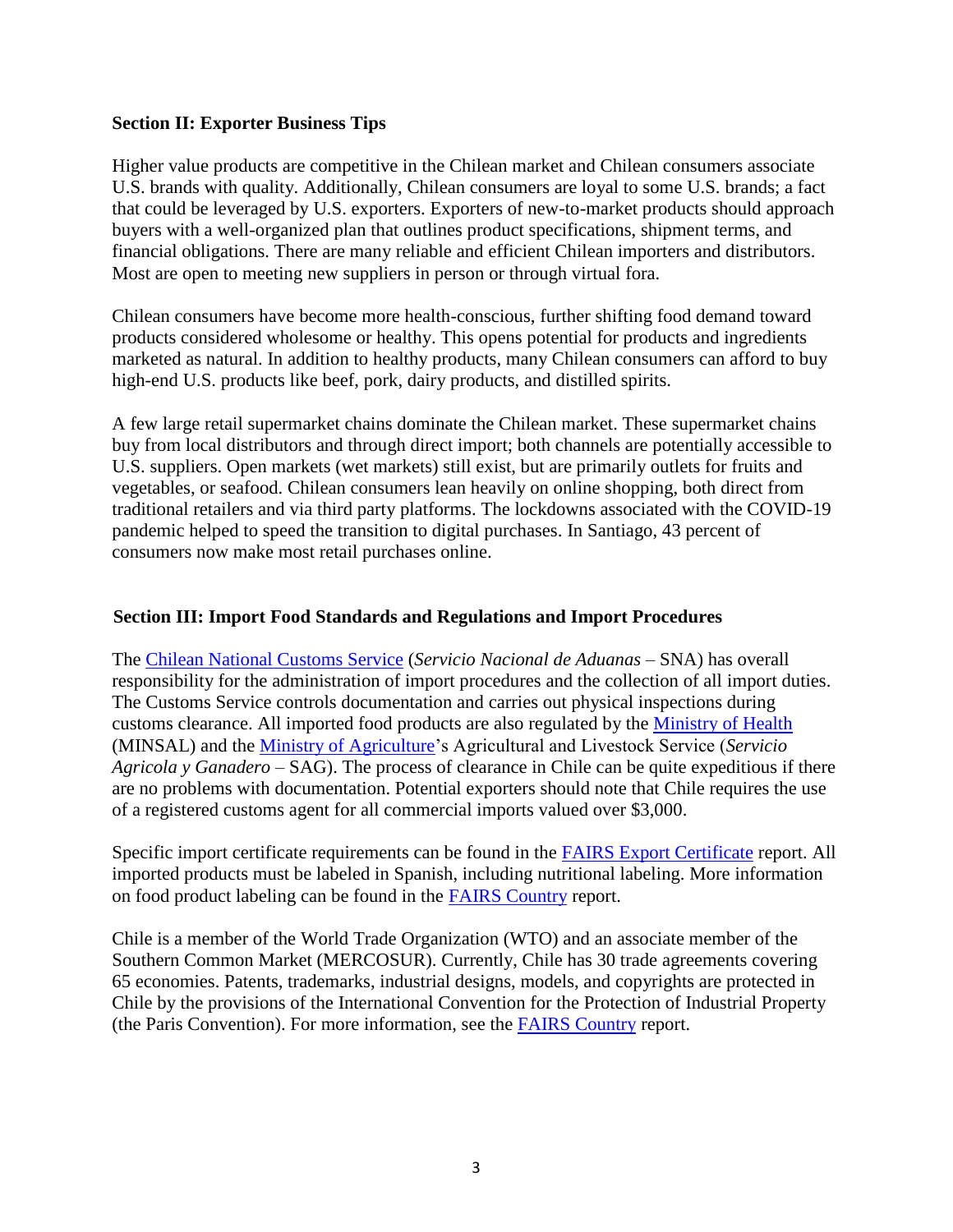### **Section IV: Market Sector Structure and Trends**

#### *Market Developments*

In 2020, U.S agricultural and related exports to Chile reached \$1.0 billion, a modest decline from \$1.03 billion in calendar year 2019. The COVID-19 pandemic and associated economic slowdown drove the decline in Chilean imports in 2020. Trade forecasts for 2021 suggest a full recovery and continuation of the increase in Chilean purchases from the United States. The United States is the second largest supplier of agricultural and related products to Chile, after Argentina. Pork, beer, wheat, feeds (mostly corn gluten meal) and dairy dominate U.S. shipments to Chile.





Source: US Census Bureau Trade Data

In recent years, Chilean imports of beer, cheese and milk powder, and corn gluten meal, have steadily increased from the United States. Pork shipments, which had also trended upward in recent years, dropped off marginally in 2021 on increased exports from the European Union. Similarly, U.S. wheat exports to Chile dropped in 2021, offset by lower prices and increased export volumes from Canada and Argentina.

As with the broader trends in bilateral trade, consumer-oriented product exports from the United States increased in recent years. From 2016 to 2019 US-origin consumer-oriented product shipments grew 38 percent, reaching \$694.4 million in 2019. Shipments in 2020 declined 4.5 percent because of COVID restrictions but are on track to reach a new record in 2021. As of October 2021, U.S. year-to-date consumer-oriented exports were up 46.5 percent as compared to the same period in 2020. Beef, dairy, beer, and distilled spirits lead the recovery.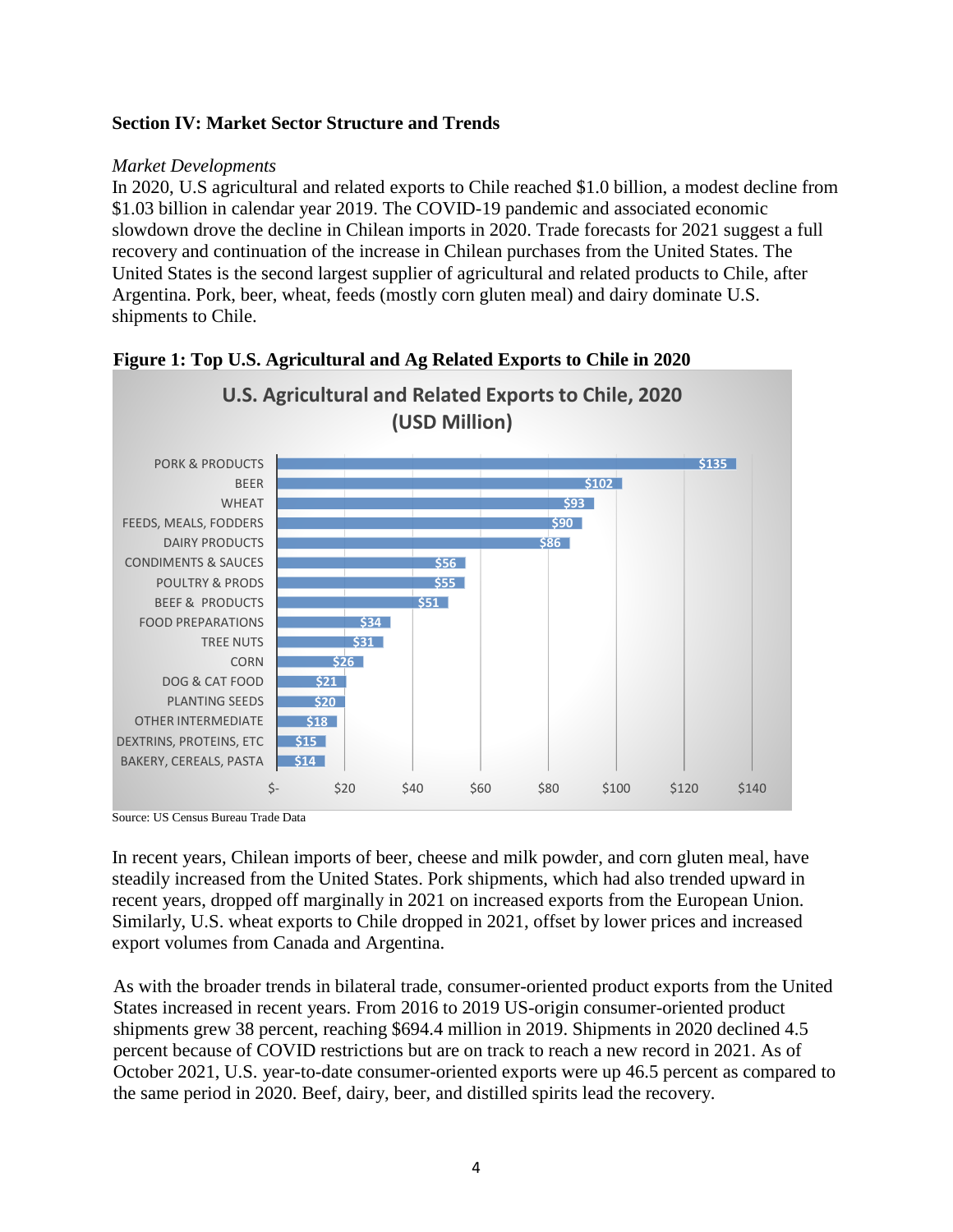### *Best Prospects*

Best prospects for U.S. exporters align closely with the broader trends in trade (see Table 2). U.S. pork cuts remain competitive against regional suppliers and specific U.S. pork products, like bacon or breakfast sausage, offer an opportunity to expand sales beyond commodity pork. U.S. cheese, distilled spirits, beer, and beef muscle cuts are considered high quality and are within the purchasing power of many Chilean consumers. U.S. beans and lentils are competitive in the Chilean market and offer an opportunity as a plant-based protein source, though competition from regional producers is significant. Notably, there remains a great deal of loyalty to certain U.S. brands, as demonstrated by the steady demand for U.S. confectionary and condiments. Included in these two categories are candies/chocolates, mayonnaise, mustard, ketchup, and barbeque sauces.

| Tuble 4, Dest I Tospecis I Tougles in Chine |                             |
|---------------------------------------------|-----------------------------|
| Pork and products (bacon)                   | High quality beef           |
| Beer and ingredients                        | Distilled spirits (bourbon) |
| Sauces (BBQ, ketchup, etc.)                 | Cheeses                     |
| Candy and confections                       | Beans and lentils           |

## **Table 2: Best Prospects Products in Chile**

## *Retail, HRI, and Food Processing*

The Chilean retail sector is composed of over 1,300 supermarkets, mid-sized grocery stores, convenience stores, gas station markets, and small independent neighborhood stores. Around 34 percent of all retail transactions take place in the Santiago Metropolitan Region. In 2020, Chilean supermarket sales increased 18.9 percent, from \$14.3 billion to \$17 billion, primarily due to the increased use of e-commerce platforms. Chile's largest supermarkets [Walmart,](https://www.lider.cl/) [Cencosud,](https://www.jumbo.cl/) [Tottus](https://www.tottus.cl/) and [Unimarc,](https://www.unimarc.cl/) represent 62 percent of retail revenues. For detailed information, please see FAS Santiago's [Retail Food](https://apps.fas.usda.gov/newgainapi/api/Report/DownloadReportByFileName?fileName=Retail%20Foods_Santiago_Chile_06-30-2021.pdf) report.

Chile has a thriving hotel, restaurant, and institutional (HRI) sector. While much of the HRI sector caters to domestic consumers, there is also a well-developed tourism industry. Prior to the COVID-19 pandemic, Chile was ranked as the number one destination for adventure tourism. Chile has both domestic and international hotels and restaurants, many of which offer a wide variety of imported food products. The HRI sector suffered in 2020, sales were down nearly 40 percent, but is expected to rebound in 2022. There exist many opportunities for U.S. exporters targeting the HRI sector. For detailed information, please see FAS Santiago's [Hotel, Restaurant](https://apps.fas.usda.gov/newgainapi/api/Report/DownloadReportByFileName?fileName=Food%20Service%20-%20Hotel%20Restaurant%20Institutional_Santiago_Chile_09-30-2021.pdf)  [and Institutional Food Service](https://apps.fas.usda.gov/newgainapi/api/Report/DownloadReportByFileName?fileName=Food%20Service%20-%20Hotel%20Restaurant%20Institutional_Santiago_Chile_09-30-2021.pdf) report.

Chile has a developed food processing industry that represents 8.2 percent of Chilean exports, generating \$5.52 billion in exports revenues in 2020. Chilean food processors sell their products domestically or internationally and import about half of food ingredients. Some large international companies use their production plants in Chile to serve other markets in Latin America. Chilean consumers have an increasing concern for health-related issues, and the food processing industry continues to adapt to shifting demand. There continue to be opportunities for U.S. ingredients in Chile, specifically additives, preservatives, thickeners, and sweeteners. For detailed information, please see the [Food Processing and Ingredients](https://apps.fas.usda.gov/newgainapi/api/Report/DownloadReportByFileName?fileName=Food%20Processing%20Ingredients_Santiago_Chile_03-30-2021.pdf) report.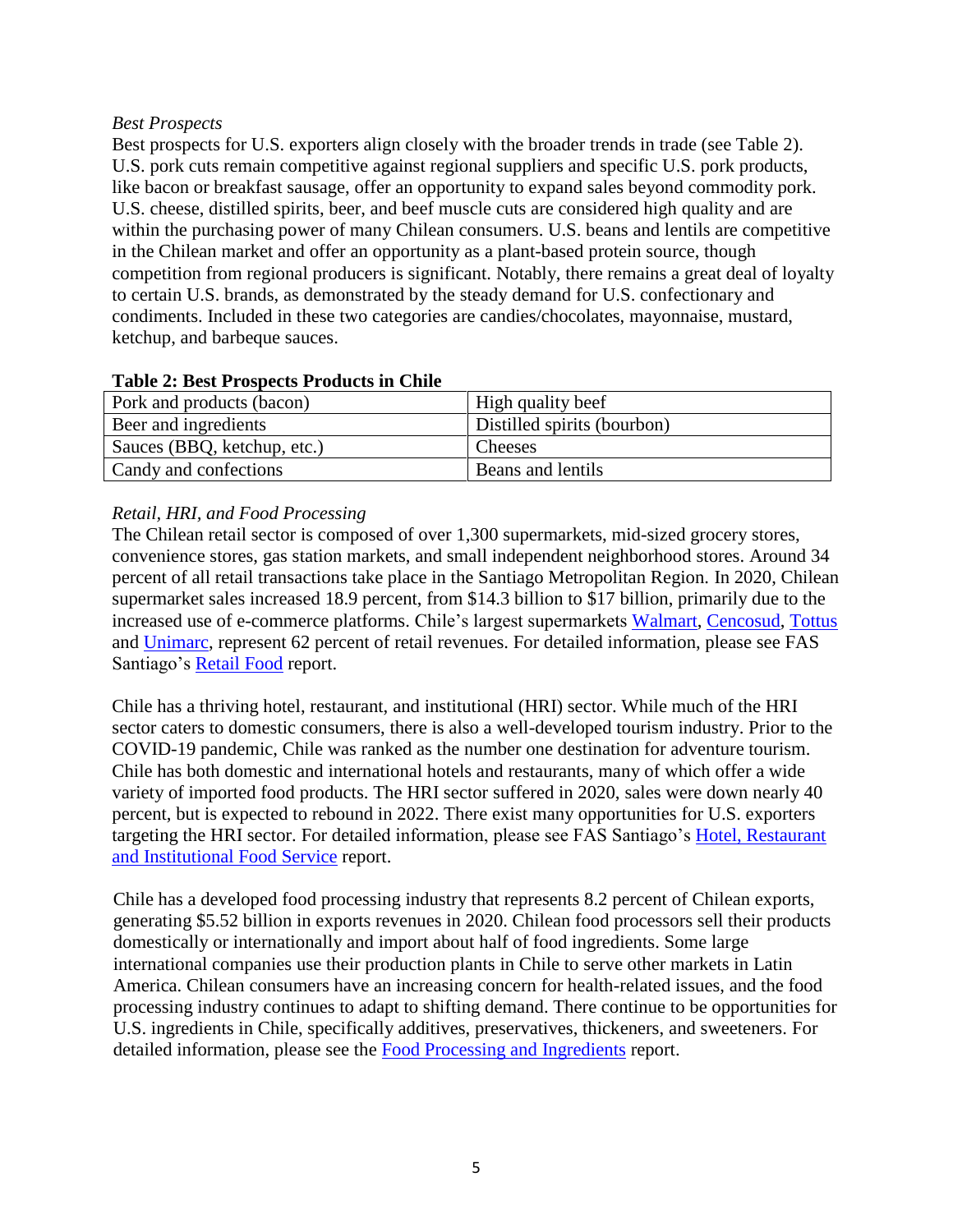| <b>Product</b><br>Category/Total<br><b>Chilean Import</b>                                    | <b>Largest Suppliers</b>                                                         | <b>Strengths of Key Supply</b><br><b>Countries</b>                                                                | <b>Advantages and</b><br><b>Disadvantages of</b><br><b>Local Suppliers</b>                                 |
|----------------------------------------------------------------------------------------------|----------------------------------------------------------------------------------|-------------------------------------------------------------------------------------------------------------------|------------------------------------------------------------------------------------------------------------|
| <b>Pork &amp; Products</b><br>Total imports: \$286<br>million<br>From U.S.: \$136<br>million | 1. U.S. $-48%$<br>2. Brazil $-37%$<br>3. Spain $-4%$                             | Brazilian and U.S. pork<br>compete in Chile based on<br>price.                                                    | Chile traditionally<br>produces and consumes<br>pork, but also exports to<br>Asia when prices are<br>high. |
| <b>Beer</b><br>Total imports: \$162<br>million<br>From U.S.: \$64 million                    | 1. U.S. $-40\%$<br>2. Mexico $-34%$<br>3. Belgium $-6\%$                         | Consumer preference for U.S.,<br>Mexico, and Belgium beers.                                                       | Craft beer production is<br>growing in Chile and<br>quality is improving.                                  |
| <b>Dairy Products</b><br>Total imports: \$411<br>million<br>From U.S.: \$88 million          | 1. U.S. $-22%$<br>2. Argentina $-20%$<br>3. New Zealand -<br>15%                 | Argentina benefits from low<br>costs and proximity. New<br>Zealand is a low-cost<br>producer.                     | Chile has a limited<br>production of dairy<br>products, especially<br>cheeses.                             |
| <b>Condiments &amp; Sauces</b><br>Total imports: \$94<br>million<br>From U.S.: \$55 million  | 1. U.S. $-59%$<br>2. China -11%<br>3. Argentina $-8\%$                           | Argentina benefits from low<br>costs and proximity. China<br>primarily supplies soy sauce.                        | Chile has a limited<br>production of condiments<br>and sauces.                                             |
| <b>Pulses</b><br>Total imports: \$98<br>million<br>From U.S.: \$5.7 million                  | 1. Argentina $-49%$<br>2. Canada $-39%$<br>3. U.S. $-6\%$                        | Argentina benefits from low<br>costs and proximity. Canada is<br>a low-cost producer.                             | Chile has a limited<br>production and variety of<br>pulses.                                                |
| <b>Beef &amp; Products</b><br>Total imports: \$1<br>billion<br>From U.S.: \$44 million       | 1. Paraguay $-41%$<br>2. Brazil - 36%<br>3. Argentina $-18%$<br>4. U.S. $-4\%$   | (1 and 2) Proximity and<br>availability. Brazil and<br>Paraguay sell lower quality<br>and price competitive beef. | Chilean beef production is<br>insufficient to meet<br>domestic demand.                                     |
| Confectionary<br>Total imports: \$50.6<br>million<br>From U.S.: \$4.5 million                | 1. Argentina $-25%$<br>2. Colombia $-18%$<br>3. Uruguay $-13%$<br>4. U.S. $-9\%$ | Regional suppliers benefit<br>from low costs, proximity, and<br>well-known brands in Chile.                       | Chile has a very limited<br>production of<br>confectionary products.                                       |
| <b>Distilled Spirits</b><br>Total imports: \$81<br>million<br>From U.S.: \$15 million        | $1. U.K. - 33%$<br>$2. U.S. - 19\%$<br>3. Mexico $-7%$                           | Lack of consumer knowledge<br>on U.S. brands vis-à-vis<br>competing suppliers.                                    | Chile has limited variety<br>of domestic distilled<br>spirits.                                             |

**Table 3: Overall Competitive Situation for Consumer-Oriented Products:**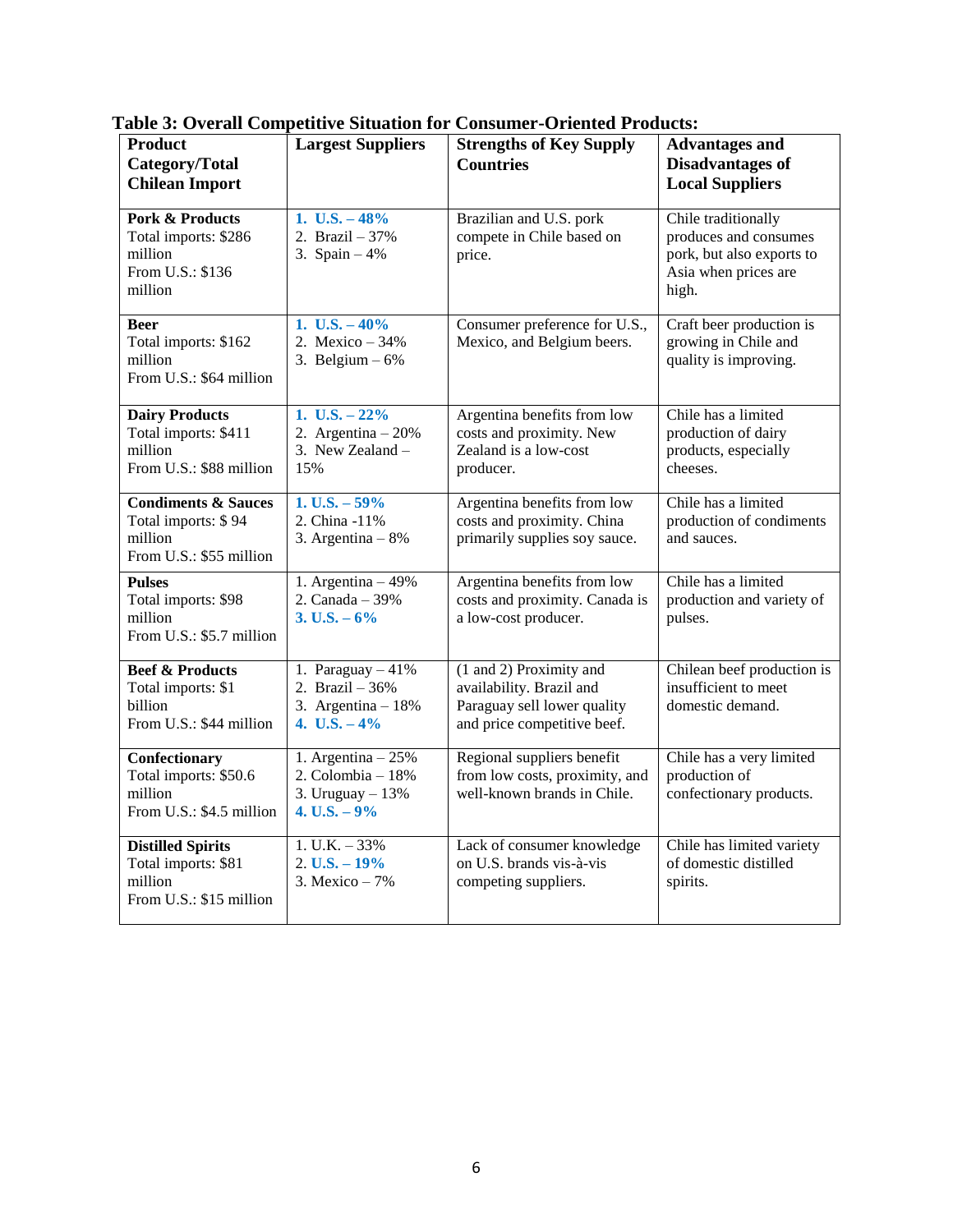# **Section V: Agricultural and Food Imports**

|                                       |          |                     | Calendar Year: 2016 - 2020    | U.S. Agricultural and Ag Related Exports to Chile |                                                                    |                            |
|---------------------------------------|----------|---------------------|-------------------------------|---------------------------------------------------|--------------------------------------------------------------------|----------------------------|
|                                       |          |                     |                               | Calendar Year(Value: USD)                         |                                                                    |                            |
| <b>Description</b>                    | 2016     | 2017                | 2018                          | 2019                                              | 2020                                                               | % Change (Value) 2019-2020 |
| Agricultural & Related Products       |          |                     |                               |                                                   | \$886,639 \$975,520 \$994,613 \$1,029,350 \$1,005,400              | $-2$                       |
| <b>Consumer Oriented Total</b>        |          |                     | \$503,483 \$655,098 \$656,141 | \$694,379                                         | \$663,112                                                          | $-5$                       |
| Intermediate Total                    |          |                     | \$152,461 \$194,708 \$211,254 | \$211,928                                         | \$190,614                                                          | $-10$                      |
| <b>Bulk Total</b>                     |          | \$206,136 \$101,370 | \$88,346                      | \$93,350                                          | \$128,361                                                          | 38                         |
| <b>Agricultural Related Products</b>  | \$24,559 | \$24,344            | \$38,871                      | \$29,693                                          | \$23,312                                                           | $-21$                      |
|                                       |          |                     |                               |                                                   | Grand Total: \$886,639 \$975,520 \$994,613 \$1,029,350 \$1,005,400 | $-2$                       |
| Source: U.S. Census Bureau Trade Data |          |                     |                               |                                                   |                                                                    |                            |

# **Table 4: Total U.S. Exports of Agricultural Related Products to Chile, 2016-2020 (USD)**

## **Table 5: Top U.S. Agricultural Exports to Chile, by Category**

| <b>Product</b>                     | <b>Exports Value 2020</b><br>(USD Mil.) | Average growth<br>$2016 - 2020$ (%) | <b>Absolute Change 2016 -</b><br>2020 (USD Mil.) |
|------------------------------------|-----------------------------------------|-------------------------------------|--------------------------------------------------|
| Pork & Products                    | 135.4                                   | 28%                                 | 81,764                                           |
| Beer                               | 101.8                                   | 19%                                 | 44,157                                           |
| Other Feeds, Meals & Fodders       | 90.0                                    | 18%                                 | 33,491                                           |
| Dairy Products                     | 86.4                                    | 10%                                 | 26,498                                           |
| Condiments & Sauces                | 55.7                                    | 15%                                 | 23,093                                           |
| Wheat                              | 93.5                                    | 6%                                  | 14,997                                           |
| Food Preparations                  | 33.6                                    | 13%                                 | 13,004                                           |
| <b>Tree Nuts</b>                   | 31.4                                    | 12%                                 | 10,763                                           |
| <b>Other Intermediate Products</b> | 17.8                                    | 25%                                 | 7,544                                            |
| Dog & Cat Food                     | 20.5                                    | 11%                                 | 6,881                                            |
| Vegetable Oils                     | 7.1                                     | 98%                                 | 5,253                                            |
| Soybean Meal                       | 8.3                                     | 2922%                               | 3,539                                            |
| <b>Seafood Products</b>            | 10.4                                    | 26%                                 | 3,070                                            |
| Live Animals                       | 7.8                                     | 17%                                 | 2,902                                            |
| Eggs & Products                    | 2.5                                     | 132%                                | 2,336                                            |
| Milled Grains & Products           | 3.8                                     | 44%                                 | 2,235                                            |
| Pulses                             | 2.9                                     | 36%                                 | 1,459                                            |
| <b>Animal Fats</b>                 | 2.0                                     | 106%                                | 1,281                                            |
| Processed Fruit                    | 4.8                                     | 15%                                 | 1,275                                            |
| Fresh Fruit                        | 11.0                                    | 5%                                  | 994                                              |

Source: U.S. Census Bureau Trade Data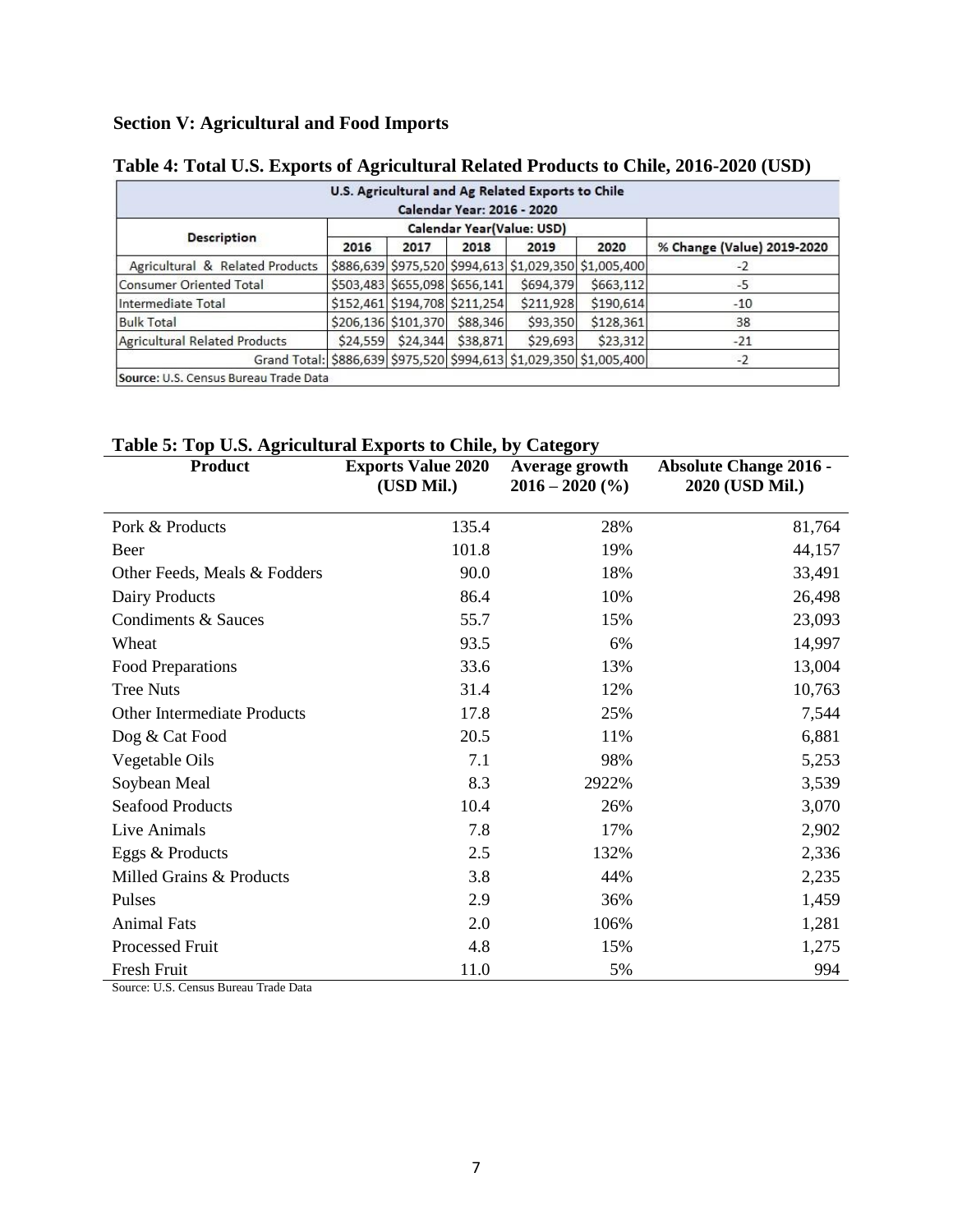Best prospects categories as defined here are consumer-oriented products with high average export growth and strong export values (Figure 2). Grains and bulk products are intentionally excluded from the of best prospects list because of price sensitivity and overall fungibility with competitors' product. Less weight was given to trade performance in 2020, because of the impacts of COVID restrictions. Pork, beer, dairy, condiments and sauces, beef, and distilled spirits have relatively high trade volume and recent growth (see also Figure 3).

Confections and pulses are arguably exceptions as both have lower trave volumes and mixed growth. Pulses were added specifically to address growing demand for non-animal protein in the Chilean market. Confections represent an opportunity to leverage existing awareness of U.S. brands



**Figure 2: Export Value (Millions USD) vs Export Growth (%) of Top U.S. Ag Exports**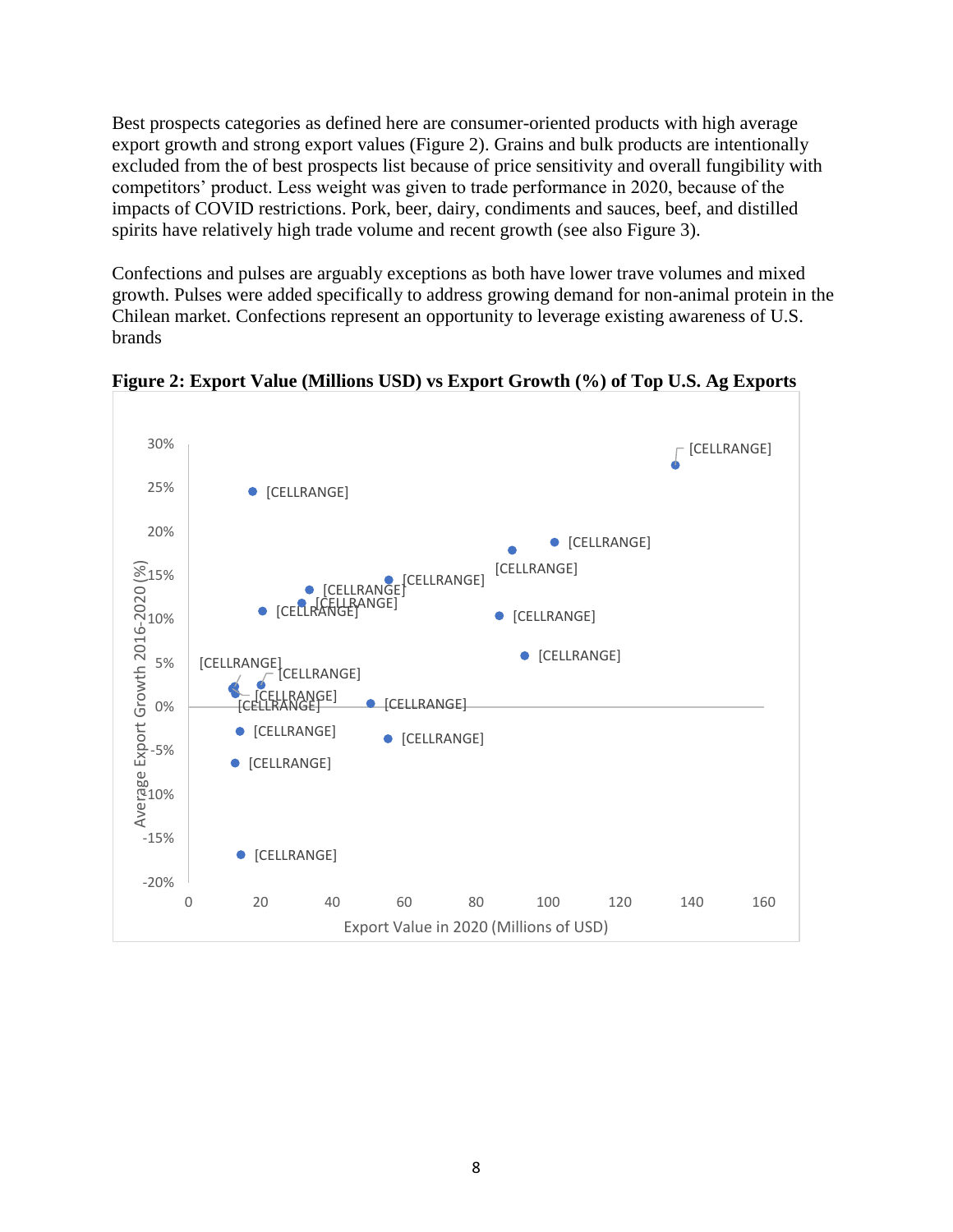## **Table 6: Best Prospects in Chile**

| <b>Product</b>                      | <b>Export Values (USD Millions)</b> | Percent<br>Growth |      |       |       |          |
|-------------------------------------|-------------------------------------|-------------------|------|-------|-------|----------|
|                                     | 2016                                | 2017              | 2018 | 2019  | 2020  | 2016-20  |
| Pork & Products                     | 53.7                                | 84.6              | 90.8 | 122.5 | 135.4 | 27.6%    |
| Beer                                | 57.7                                | 93.8              | 76.7 | 83.3  | 101.8 | 18.8%    |
| Dairy Products                      | 59.9                                | 78.6              | 75.7 | 86.9  | 86.4  | 10.4%    |
| Condiments & Sauces                 | 32.6                                | 39.8              | 45.9 | 53.3  | 55.7  | 14.5%    |
| Beef & Products                     | 53.1                                | 65.7              | 64.5 | 67.7  | 50.6  | 0.4%     |
| <b>Distilled Spirits</b>            | 14.4                                | 19.9              | 20.8 | 23.3  | 12.8  | 2.4%     |
| Confectionery                       | 6.6                                 | 6.1               | 5.7  | 6.2   | 4.5   | $-8.6\%$ |
| <b>Pulses</b>                       | 1.5                                 | 2.3               | 1.4  | 1.2   | 2.9   | 35.9%    |
| Cource: HC Cancus Rurgey Trade Data |                                     |                   |      |       |       |          |

Source: US Census Bureau Trade Data



**Figure 3: Growth in Best Prospects Categories, 2016-2020 (USD Million)**

Source: US Census Bureau Trade Data